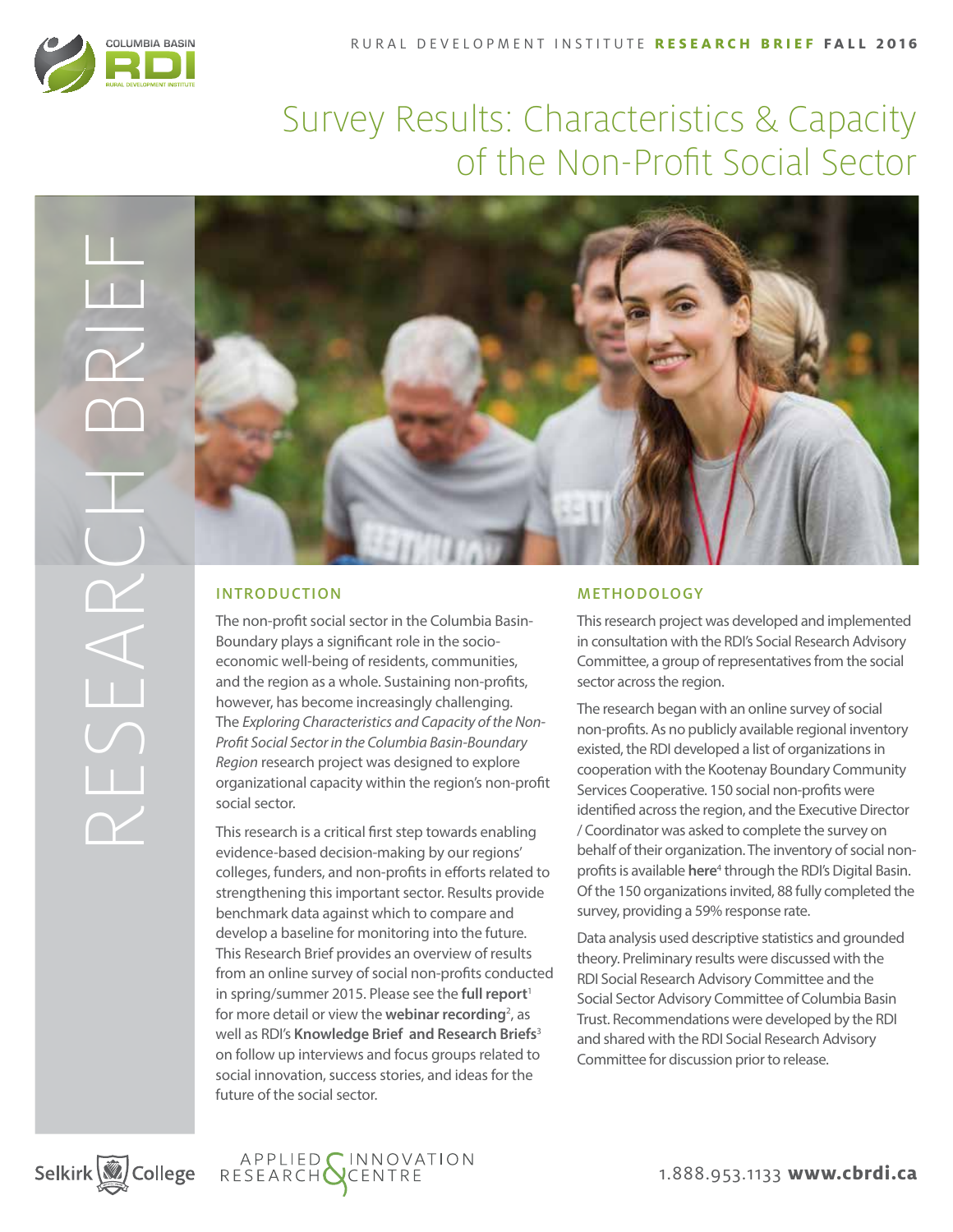#### SURVEY RESULTS

#### SURVEY RESPONDENTS

**Table 1** shows the number and percent of organizations across the region who participated in the survey. Based on the known location of survey respondents, there is proportionate representation of organizations across sub-regions. 57% of organizations serve their community and surrounding area, while 37% serve corridor, subregional, and regional geographic scales.

| <b>Location of</b><br><b>Main Office</b> | <b>Number of</b><br><b>Organizations</b> | <b>Percent of</b><br><b>Organizations</b> |
|------------------------------------------|------------------------------------------|-------------------------------------------|
| Boundary                                 | 8                                        | $9.1\%$                                   |
| West Kootenay                            | 38                                       | 43.2%                                     |
| Revelstoke                               |                                          | 8%                                        |
| Valemount                                |                                          | 3.4%                                      |
| Columbia Valley                          |                                          | 10.2%                                     |
| <b>Elk Valley</b>                        |                                          | 6.8%                                      |
| SE Kootenay                              | 17                                       | 19.3%                                     |
| Total:                                   | 88                                       | 100%                                      |

**Table 1. Location of survey respondents.**

The majority (84.1%) of organizations have been in operation for 10 years or more, with 52.3% in operation for more than 20 years. The majority of organizations (73.9%) are registered charities.

#### SERVICES PROVIDED

Survey respondents were asked to complete a table of the types of services they provide by population group. All organizations selected multiple services and/or audiences. In terms of populations served, aside from 'everyone' (n=164), the highest number of organizations provide services to women (n=140), men (n=113), youth (n=109), children (n=102), Aboriginal people (n=98), seniors (n=90), and immigrant populations (n=82).

In terms of service provision, the majority of organizations provide counseling (n=106), followed by food security (n=104), education and awareness (n=100), housing / shelter (n=86), mental health (n=72), parenting programs (n=66), employment (n=53), disabilities (n=50), addictions (n=43), transportation (n=39), protective services (n=38), child care (n=35), literacy (n=34), and settlement services (9).

Other had a high response (n=63) where respondents mentioned services such as support for organizations and professionals in the social sector, financial assistance, art therapy, advocacy, legal information services, support with the justice system, toy lending, and others.

#### FINANCIAL RESOURCES

#### REVENUE

Total revenue is an indicator of organizational capacity. The wide range of revenue found in survey results is indicative of the range in capacity of social non-profits in our region, from very low to high capacity. As shown in **Table 2**, the majority (60.2%) of organizations have total revenue of \$299,999 or less, with 14.8% having \$29,999 or less, while 11.4% have total revenue of \$2 million or more, and another 10.2% report revenue of between \$1 million and \$2 million.

| <b>Total Revenue</b><br>(first fiscal year) | <b>Percent of</b><br><b>Organizations</b> |
|---------------------------------------------|-------------------------------------------|
| \$0 - \$29,999                              | 14.8%                                     |
| \$30,000 - \$49,999                         | 10.2%                                     |
| \$50,000 - \$99,999                         | 10.2%                                     |
| \$100,000 - \$199,999                       | 17.0%                                     |
| \$200,000 - \$299,999                       | 8.0%                                      |
| \$300,000 - \$399,999                       | $1.1\%$                                   |
| \$400,000 - \$499,999                       | 3.4%                                      |
| \$500,000 - \$749,999                       | 6.8%                                      |
| \$750,000 - \$999,999                       | 6.8%                                      |
| \$1,000,000 - \$1,499,999                   | 5.7%                                      |
| \$1,500,000 - \$1,999,999                   | 4.5%                                      |
| $$2,000,000+$                               | 11.4%                                     |

#### **Table 2. Total revenue for last fiscal year.**

Respondents were asked to estimate the percent of revenue their organization received from six different types of funding sources in their last fiscal year. For each of the sources, respondents could select the amount received from 0% to 100% in 5% increments. Organizations were also asked to indicate the general trend in revenue from each source over the last three years.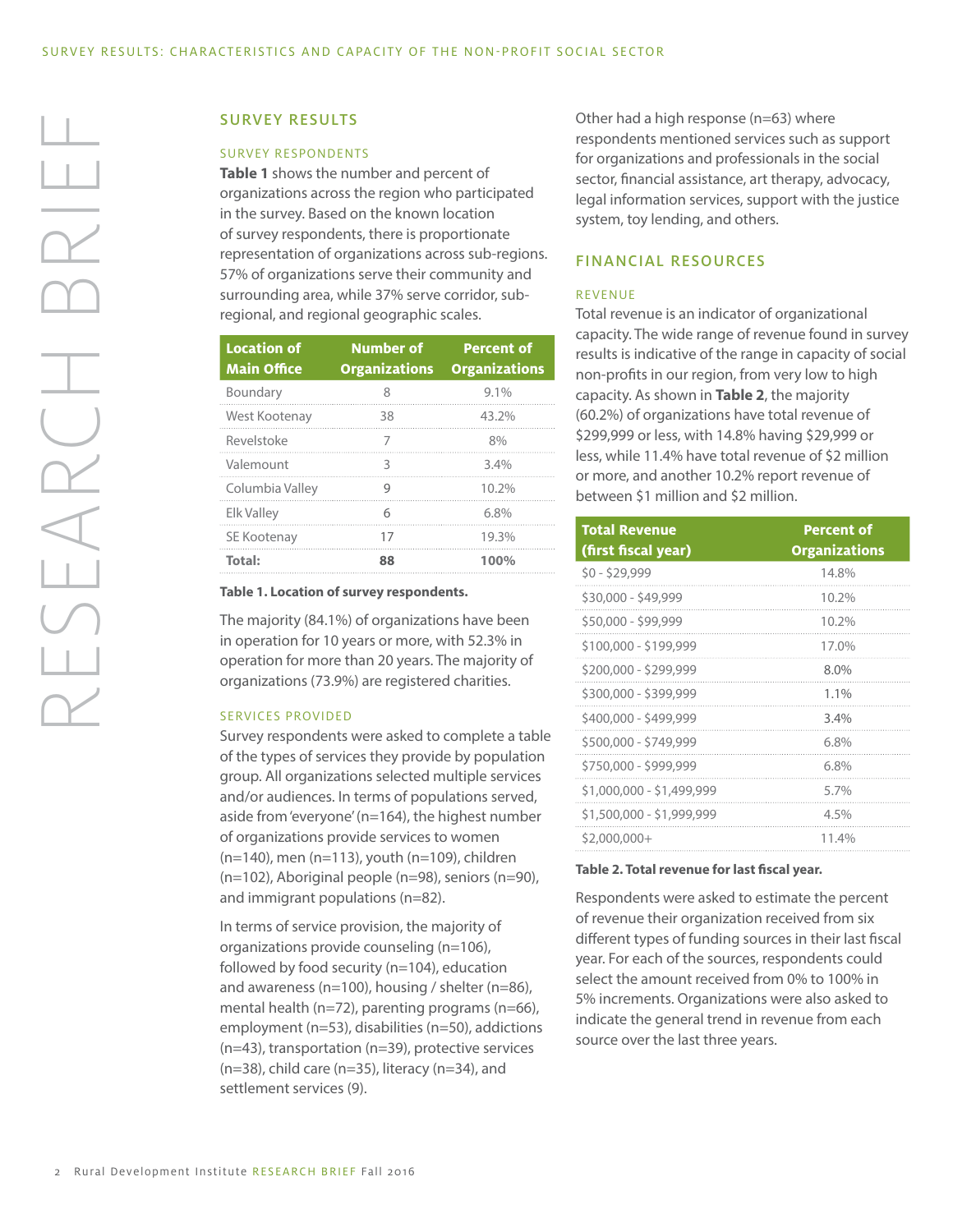#### FEDERAL GOVERNMENT FUNDING

About one quarter of organizations received some funding from federal sources. 60.2% received 5% or less, with 47.7% receiving no federal funding at all. No organization reported receiving more than 60% of their funding from federal sources. The majority indicated that the trend over the last three years is staying the same.

#### PROVINCIAL GOVERNMENT FUNDING

Based on their last fiscal year, 22.7% indicated they received no provincial funding. The rest indicated a wide range from 5% to 100% as shown in **Figure 1**. 36.4% received at least 50% of their funding from provincial sources. The highest number of respondents indicated that the three year trend in provincial funding is staying the same, with 11 organizations saying provincial funding is increasing and eight saying it is decreasing.



**Figure 1. Number of organizations by percent of total funding received from provincial sources in last fiscal year.**

#### MUNICIPAL GOVERNMENT FUNDING

No organization indicated receiving more than 30% of its funding from municipal sources. 69.3% indicated receiving 10% or less in their last fiscal year, with 45.5% receiving no municipal funding at all. The highest number of respondents said the trend for municipal funding is staying the same.



**Figure 2. Number of organizations indicating trend in funding from foundations and trusts over last three years.**

#### FOUNDATIONS AND TRUSTS

A few organizations are completely or almost completely dependent on foundations and trusts, however most (68%) received 20% or less of their funding from this source. Most respondents said the trend over the last three years has been staying the same, while others were split between an increasing and decreasing trend in funding from foundations and trusts, as shown in **Figure 2.**

#### DONATIONS

About half of the organizations surveyed received 10% or less of their funding through donations. 12.5% said that 75% or more of their funding was from donations, with 4.5% of organizations relying completely on donations. About the same number of organizations said funding from donations was either staying the same (n=26) or increasing (n=28).

#### OTHER SOURCES

Almost half of respondents noted receiving funding from other sources, varying from 5% to 95% of revenue for their last fiscal year. Other sources of funding include earned revenue such as through social enterprise, sale of products, fee-for-service, and subcontracts. Some groups also mentioned revenues from rent, property, and interest, as well as subsidies. Others indicated they received funding from major industry, while raffles, bingo, bottle collection and food drives were also included.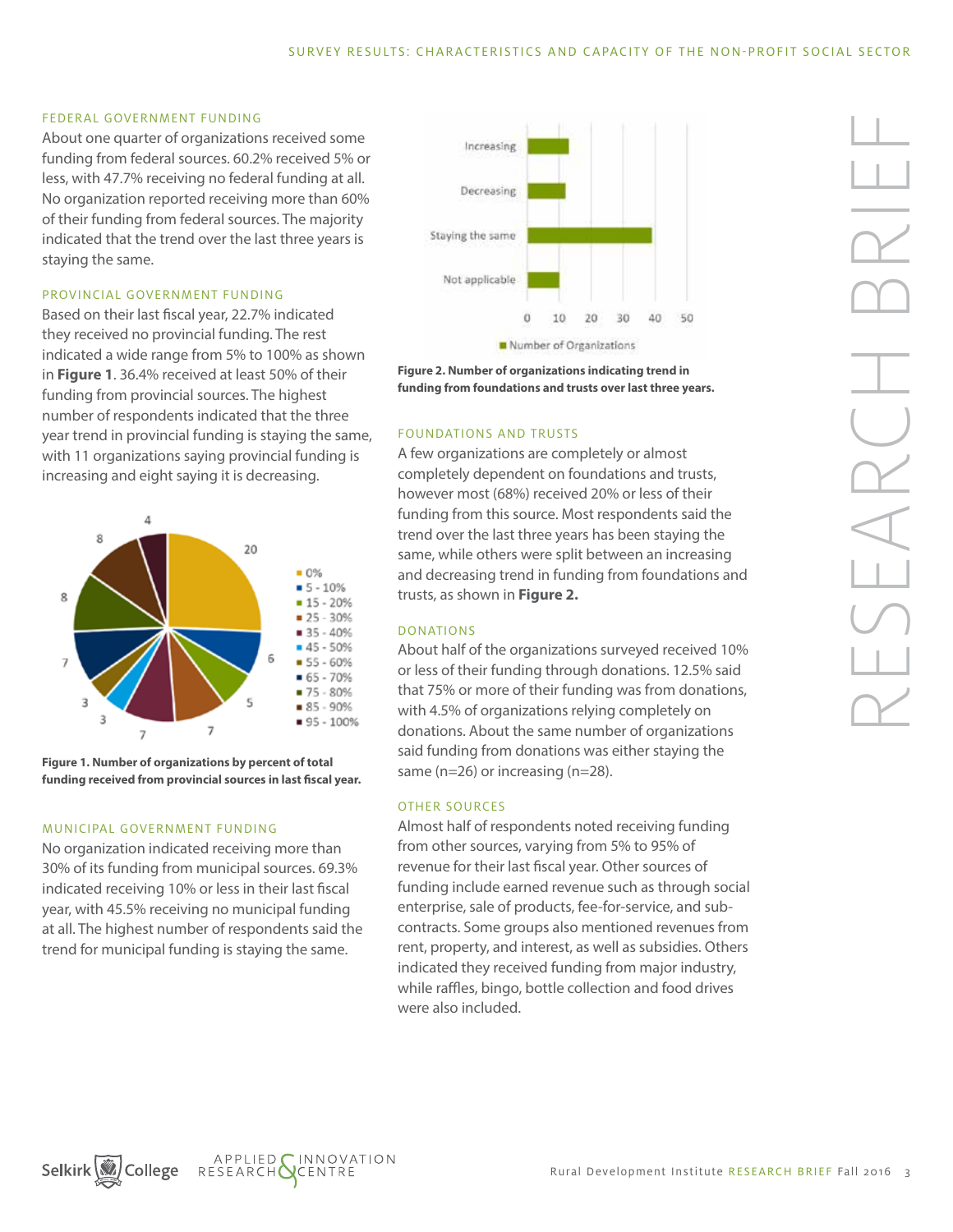| <b>Financial Resource Challenges</b><br>by securing or providing adequate: | <b>None</b> | <b>Small</b> | <b>Moderate</b> | <b>Serious</b> | N/A   |
|----------------------------------------------------------------------------|-------------|--------------|-----------------|----------------|-------|
| Federal and provincial government contracts                                | $8.0\%$     | 15.9%        | 21.6%           | 20.5%          | 34.1% |
| Funding from municipal government                                          | 10.2%       | 18.2%        | 13.6%           | 25%            | 31.8% |
| Funding from foundations and trusts                                        | $9.1\%$     | $26.1\%$     | 25%             | 25%            | 14.8% |
| Funding from individual donors                                             | $9.1\%$     | 15.9%        | 27.3%           | 22.7%          | 25%   |
| Funding for administration and organizational overhead                     | $4.5\%$     | 12.5%        | 23.9%           | 42%            | 17%   |
| Funding for organizational planning and development                        | 4.5%        | 20.5%        | 25%             | 31.8%          | 18.2% |
| Funding to collaborate with others                                         | 5.7%        | 21.6%        | 20.5%           | 25%            | 25%   |
| Pay and/or benefits for staff                                              | 2.3%        | 12.5%        | 23.9%           | 43.2%          | 17%   |
| Diversifying our funding sources                                           | 2.3%        | 25%          | 27.3%           | 30.7%          | 14.8% |
| Competition with other organizations for funding                           | 12.5%       | 22.7%        | 23.9%           | 29.5%          | 11.4% |
| Other                                                                      | $0\%$       | $0\%$        | $0\%$           | $4.5\%$        | 17%   |

**Table 3. Financial resource challenges.**

#### FINANCIAL RESOURCE CHALLENGES

Survey respondents were asked to indicate if and the degree to which their organization is experiencing any financial resource challenges. Ten different specific challenges were outlined as well as an 'other' category. The percent of organizations that indicated each challenge is shown in the **Table 3**. All organizations indicated some kind of financial resource challenge. 42.1% said that securing adequate federal and provincial government contracts was a moderate to serious challenge. One organization noted in particular that "government contracts are not increasing to offset [an] increase in costs of benefits, MERCs, WCB premiums etc", and another commented "there seems to be a trend where overhead expenses (e.g. rent, heat, phones) are not allowable expenses in government contracts".

38.6% of organizations indicated that securing adequate funding from municipal governments was also a moderate to serious challenge. One comment relating to municipal funding was that "our municipal government provides limited cash however provides our space and utilities for free". These in-kind contributions can be significant for some groups.

The challenge in securing adequate funding from foundations and trusts was higher at 50% of the organizations surveyed noting this as a moderate to serious challenge, with another 26.1% indicating this as a small challenge.

Half of the respondents also said that securing adequate funding from individual donors is a moderate to serious challenge. One respondent felt that "donations from businesses & individuals tend to be given to the high profile causes such as the food bank".

The majority (78.4%) of respondents said that securing funding for administration and organizational overhead is a challenge, with 42% expressing this is a serious challenge. As noted above regarding government contracts, another group commented that "government contracts don't allow for overhead expenses". Another respondent said that "overhead costs (building maintenance, insurance etc) keeps increasing & has never been adequately funded". Two others commented on the difficulty in "getting ongoing funding that is not project based".

The majority (77.3%) of respondents also said that securing funding for organizational planning and development is a challenge. "Maintaining funding is a serious problem but increasing funding to grow programs is so far impossible". Another said that "the use of our Food Bank has doubled in the last Hunger Count and looks like it may increase another 50% this year. Funds to purchase food has not increased in the last three years".

Securing funding to collaborate with others is evidently a challenge with 67.1% of organizations indicating this as a small, moderate, or serious challenge (split about 1/3 each). One respondent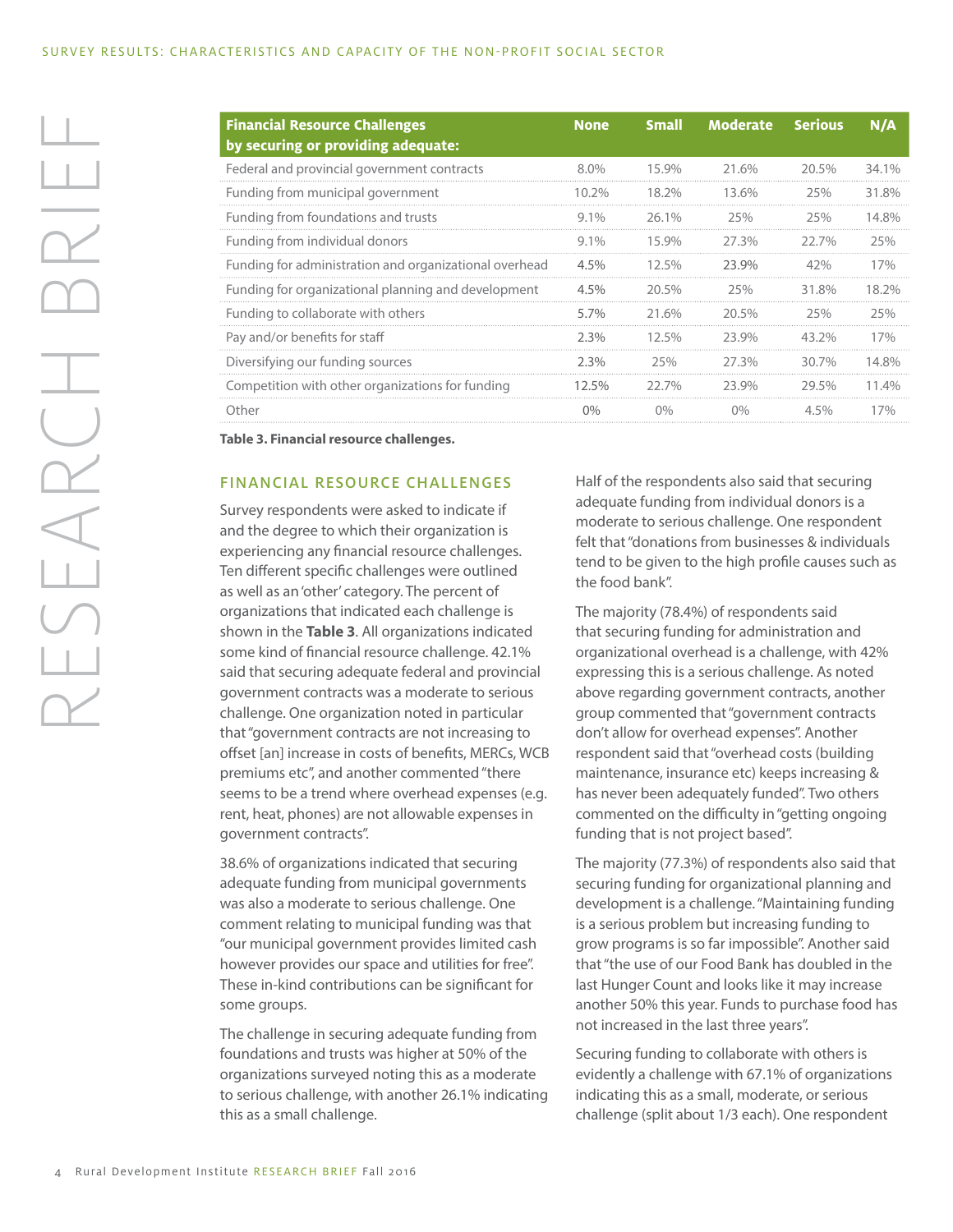did note however, they have "found that project specific partnerships create solutions".

Providing adequate pay and/or benefits for staff is another critical challenge with 43.2% selecting this as a serious challenge and 23.9% indicating this as a moderate challenge. One group remarked that "many of our staff could make significantly more in public (any level of govt) sector".

Diversifying funding sources and competition with other organizations for funding are other trials faced, with organizations splitting the degree of challenge for both of these by about 1/3 each for small, moderate, and serious challenge. One organization felt quite strongly that "revenue diversification is one of greatest challenges".

#### HUMAN RESOURCES

Organizations were asked about their existing human resources, including number of full-time (35 hours per week or more), part-time (less than 35 hours per week), and casual (any casual, temporary, or contract work) staff, as well as their total payroll. Survey participants were also asked to indicate the number of volunteers and volunteer hours contributed to their organization, including program volunteers and board directors.

#### **STAFFING**

As shown in **Figure 3**, almost half the organizations (47.7%) surveyed do not have full-time staff, while the other half (52.3%) has at least one full-time staff person. 19.3% have 10 or more, while 10.2% have only one full-time staff. The average number of fulltime staff is 6.

Most organizations (73.9%) have at least one parttime staff person, while 26.1% of groups have no part-time staff. 25% have 2 to 5 part-time staff, and the average number of part-time staff is 8.9. Most organizations (64.7%) also have at least one casual staff person. 21.6% have one casual staff, while 23.9% have 2 to 5. 13.6% have 10 or more casual staff. The average number of casual staff is 5.3. 11.4% of organizations surveyed have no staff at all, meaning they rely completely on volunteers.



**Figure 3. Percent of organizations by number of full-time staff.**

The total number of people employed by the 78 organizations who have staff is 1,776 people, including 528 full-time, 783 part-time and 465 casual staff.

#### PAYROLL

There is a wide range in payroll expense. 14.8% of organizations surveyed indicated zero for their payroll, while 12.5% of organizations have a payroll of over \$1 million. A significant number (42%) have a payroll of less than \$100,000.

The average payroll is \$423,232. **Figure 4** shows the percent of organizations by category of total payroll expense (which includes all wages and MERCs (Mandatory Employment Related Costs) for all fulltime, part-time and/or casual employees). Similar to total revenue, payroll expense is an indicator of organizational capacity.

#### VOLUNTEER NUMBERS AND HOURS







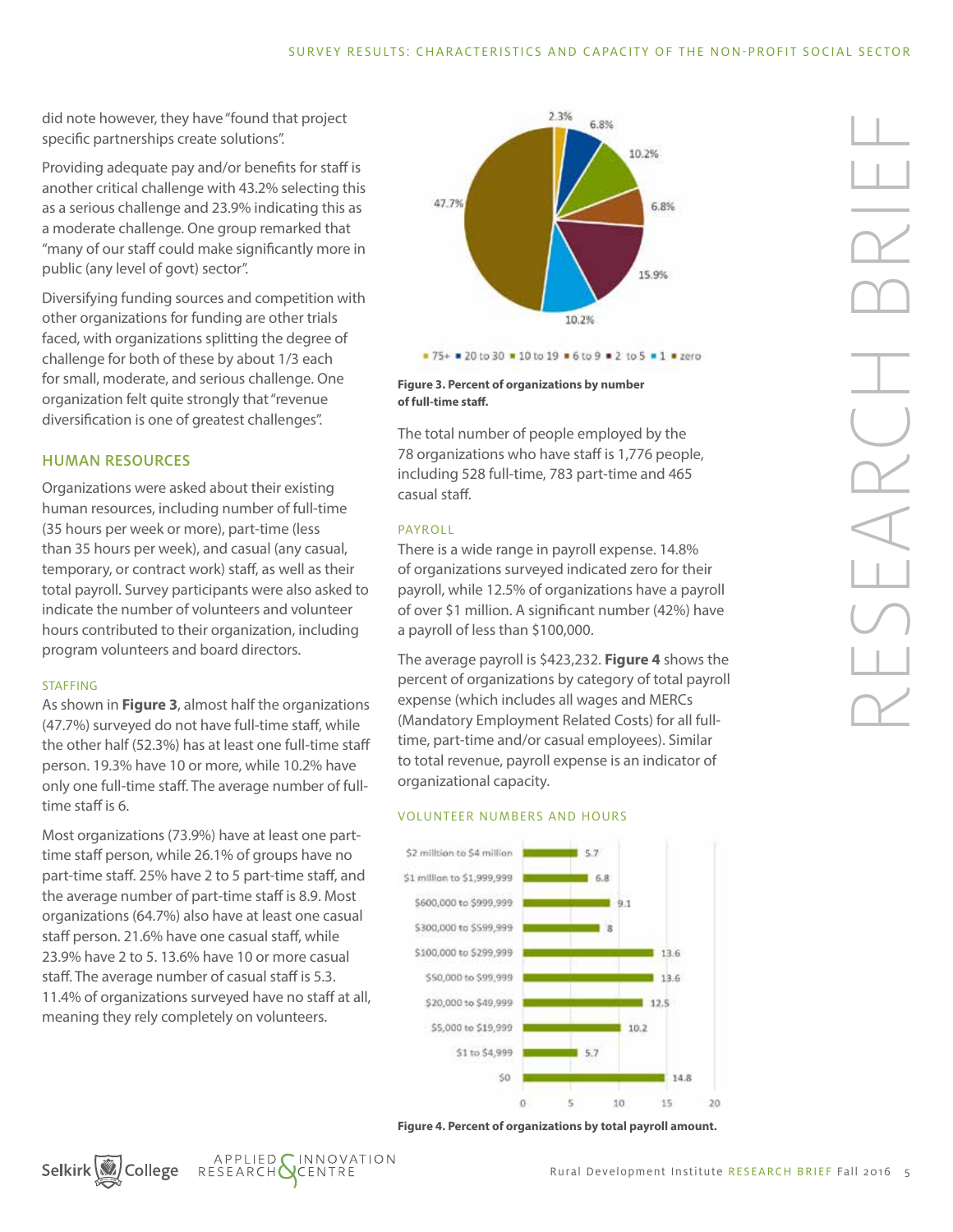As shown in **Figure 5**, most organizations have program volunteers, although 18.2% said they did not. Another 18.2% have 50 or more volunteers, and 9% have 100 or more.

There are 2,612 program volunteers serving 72



**Figure 5. Percent of organizations by number of program volunteers.**

organizations. 52.3% of organizations indicated that their program volunteers contribute over 200 hours per year. For the rest of the groups, the number of hours varies, with 14.8% indicating zero hours.

Most organizations said the trend in volunteer hours is either staying the same (37.5%) or increasing (38.6%), while 13.6% said hours contributed are decreasing.

There are 651 people serving on the board of directors for 84 organizations, with the average number of volunteer directors at 7.4. For most organizations (57.9%), the estimated annual contribution of directors is over 100 hours, with many organizations (38.6%) showing director volunteer hours of over 200 hours per year. Most organizations said the hours contributed by directors is either staying the same (51.1%) or increasing (40.9%)

#### HUMAN RESOURCE CHALLENGES

Survey respondents were asked to indicate if they are currently experiencing any human resource challenges related to (1) attracting / recruiting, (2) retaining, and (3) providing training / professional development for volunteers and staff. As shown in **Table 4**, over half of respondents indicated that attracting / recruiting directors and program volunteers is a challenge. "Our biggest challenge is finding youth and aboriginal representation on our Board of Directors" commented one. A further comment noted a "trend to fewer volunteers and board members - people report being too busy to volunteer". About one third expressed that retaining directors and program volunteers is a challenge, as well as providing training / professional development.

Only about one quarter of respondents said that attracting / recruiting program staff is a challenge, with a few comments regarding attracting child care workers in particular.

The challenge of adequate pay surfaced again with a comment that "we can't pay enough to keep the number of casuals we need on call" and "we are basically severely limited in our ability to pay for adequate human resources to support the organization". Another group, however, said that "it has not been difficult to find program staff on a contract by contract basis". Some organizations (15.9%) are also challenged in attracting / recruiting management staff.

This data indicates there to be little challenge in retaining staff, with only one organization indicating retaining program and management staff as a challenge. However, results from the responses to organizational challenges paints a different picture (see below). While the data does not indicate a challenge in providing training / professional development for program staff, almost 30% of organizations indicated this as a challenge for management staff. "Training is costly and our sector has a limited pro-d budget."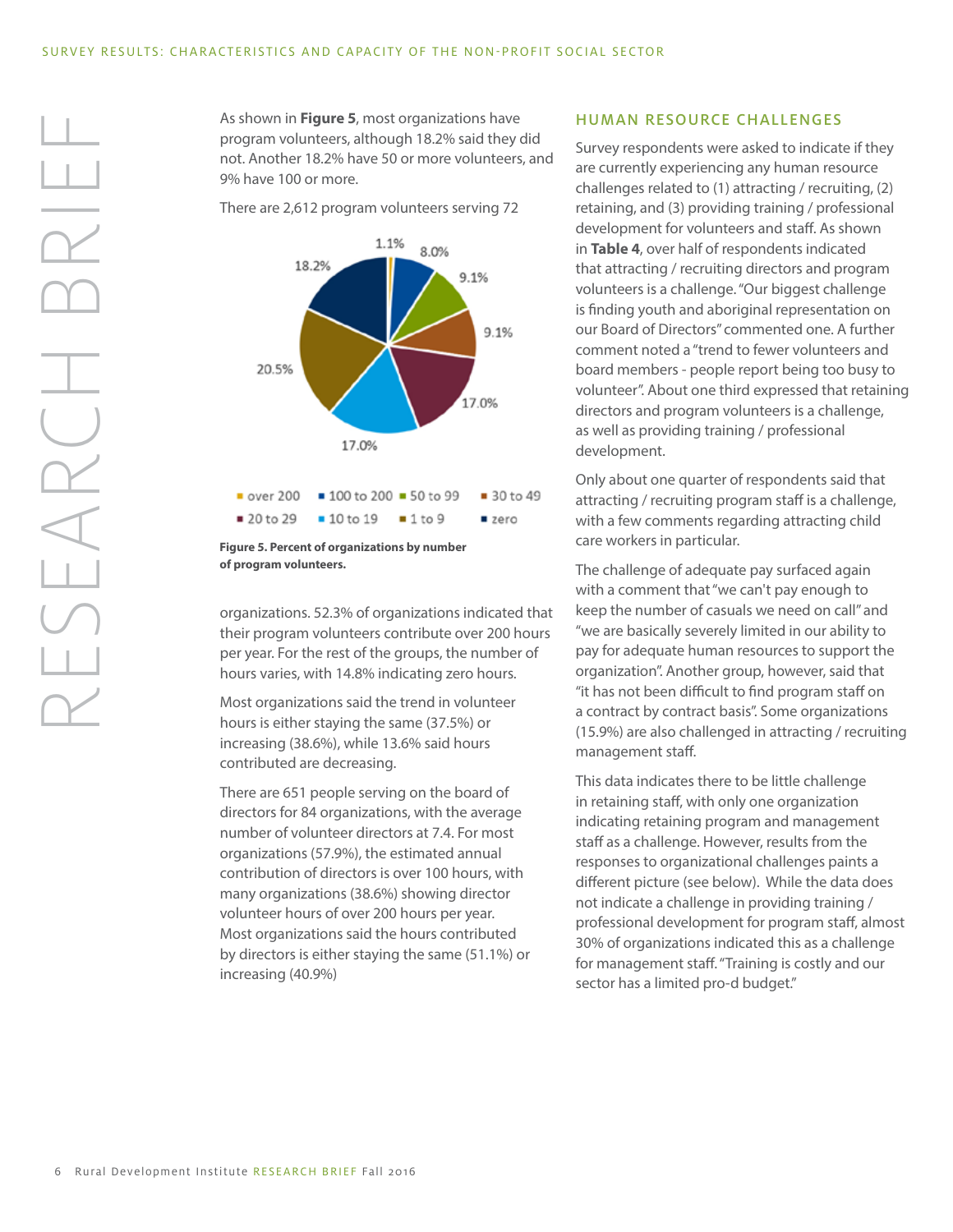|                    | <b>Attracting/Recruiting</b> | <b>Retaining</b> | <b>Providing training /</b><br>professional development |
|--------------------|------------------------------|------------------|---------------------------------------------------------|
| Directors          |                              |                  | 37.5%                                                   |
| Program volunteers | 51.1%                        | 3.30/            | つつ%                                                     |
| Program staff      | 23 QOY                       | 10 <sub>0</sub>  | 10 <sub>0</sub>                                         |
| Management staff   |                              |                  | ንዐ 50⁄^                                                 |

**Table 4. Percent of organizations reporting human resource challenges.**

#### ORGANIZATIONAL CHALLENGES AND NEEDS

Survey participants were asked "At this point in time, what are your top three organizational challenges or needs?" All respondents included a primary challenge or need, while all but five included a secondary, and all but 10 groups indicated a tertiary challenge or need. Major themes are identified with specific quotes for each.

#### PRIMARY ORGANIZATIONAL CHALLENGES AND NEEDS

*Funding* was the top organizational challenge identified. "Lack of funding", "limited funding", and "funding" were noted numerous times. Particular emphasis was placed on the need for "core funding" or "permanent secure funding". Funding for administration is evidently a significant challenge with several comments related to having "adequate overhead funding" and "adequate funding to pay staff". The need for multi-year funding to allow for sustainability of programs and staff was noted, along with a need in "diversifying funding". This echoes some of the results found under questions related to financial resource challenges.

Another number one challenge for organizations is *recruiting volunteers*. These comments included recruiting both board members and volunteers, and "attracting younger directors and volunteers" in particular.

Connected to the challenges of funding and recruitment, *staffing* was another primary challenge. "Finding qualified staff" and "attracting and retaining personnel" were specific comments. "Staff development" and "adequate organizational capacity" were others.

These comments affirm some results of the responses related to human resource challenges. Qualitative results from the question about organizational challenges however somewhat contradict the quantitative results from the human resources question where only one organization noted retaining staff as a challenge. Staff retention, retaining personnel, and "stability in human resources" is mentioned a few times as a primary organizational challenge, and is also present within the secondary and tertiary organizational challenges.

An *increased demand for services* was another major theme. One respondent said "meeting community needs/all programs at capacity/demand for services skyrocketing". Being able to "adequately serve the needs of people" is important to groups, while "core operating grant[s]…[are] not keeping pace with increased demand for clinical services".

#### SECONDARY ORGANIZATIONAL CHALLENGES AND NEEDS

*Funding* was also the main theme for the secondary organizational challenges and needs. Emphasis included the need for core funding and new sources of funding, as well as support for staff wages. There were a few particular comments regarding "competition with other organizations for funding", as well as the need for "securing funding to maintain current programs". Securing on-going funding is clearly a challenge. There is "limited funding in comparison to demand and need for services". A few groups also noted challenges related to funder requirements, such as "obtaining matching funds required by most funders" and "trying to make programs fit into funding requirements".

*Volunteer recruitment and retention* came up again as a significant organizational challenge. One group said it is "getting much harder to maintain appropriate level[s] of directors and

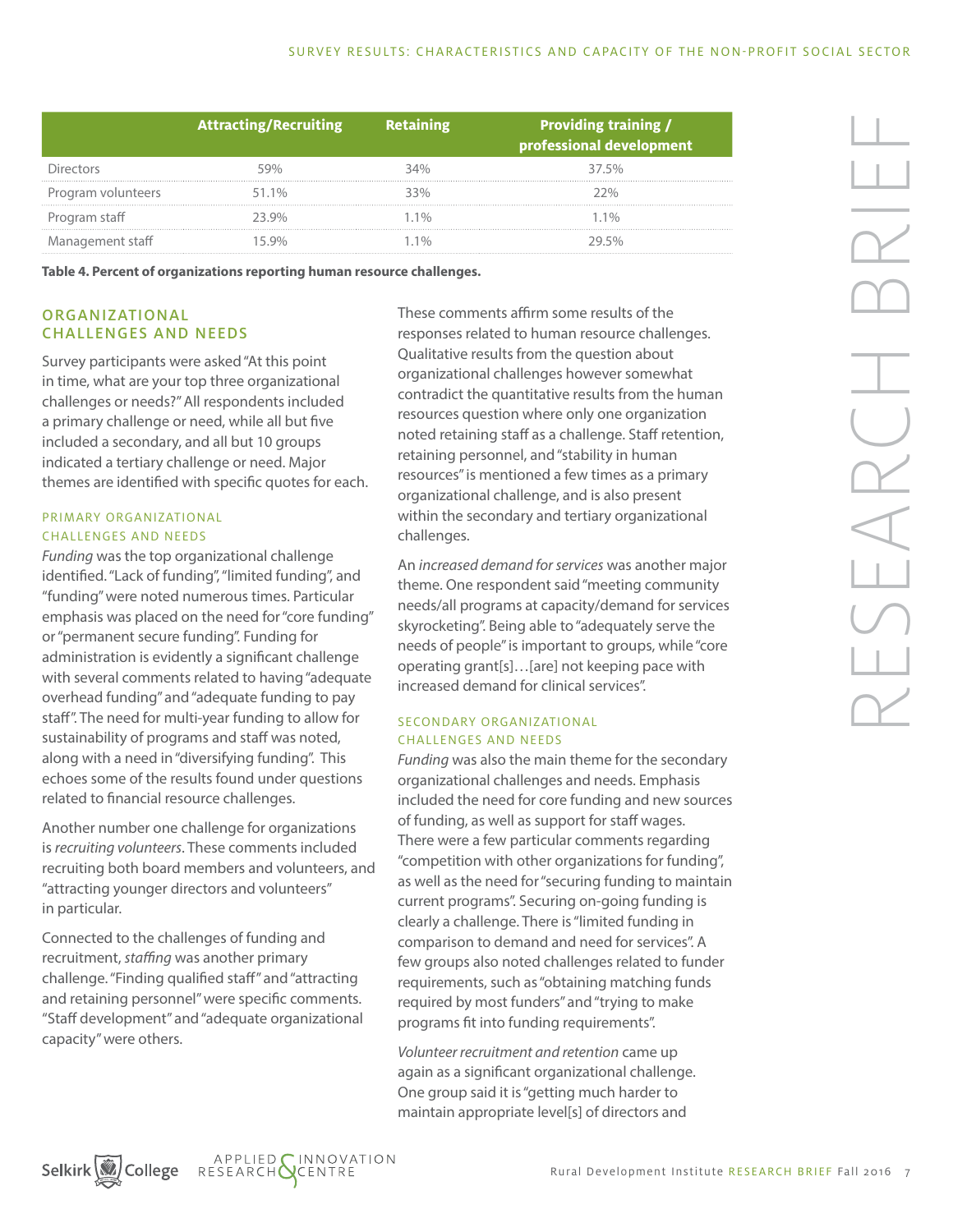volunteers". Some comments related to "replacing aging volunteers as they are unable to continue" and "getting young people to help and take on organizational challenges". Recruiting and retaining board and volunteer members is a clear challenge, and results from this question reiterate results from earlier questions related to human resource challenges.

*Staffing* was a theme that reappeared, with particular comment related to "workload" and "finding enough time in a day", as well as issues regarding "providing professional development" and the "cost of training". Again, many of these issues circle back to the need for adequate funding.

Another theme related to the need for *space* such as "adequate space to house programs" and the need to "replace and repair aging structures". Some groups are searching for adequate space while others need "renovations to…expand services". Two groups also commented on the need for adequate technology such as "organizational funds to upgrade ancient and poorly functioning phone/ IT systems".

*Meeting the needs of clients* is of top importance, and connectedly, a challenge for many groups. There are "increasing community social challenges without additional funds to address them". One group said a major challenge is "supporting people with complex and challenging needs". The demand for services is increasing while also becoming more socially complex, while at the same time funding to provide these critical services is becoming more difficult to access.

#### TERTIARY ORGANIZATIONAL CHALLENGES AND NEEDS

Most organizations listed a third organizational challenge or need, and once again *funding* was foremost. Comments this time were specific to expanding groups' work such as for "new programs" or "to work regionally" and to "collaborate with others". Funding related to staffing was emphasized including "securing funding for long term staffing". It is obvious that many groups face significant challenges around being able to secure funding for wages and administration. Several groups also noted challenges particular to government funding. One said their main challenge is "stagnant provincial and federal budgets and cutbacks and

increasing operating and capital costs". Another said that there are "excessive reporting requirements for government contracts [which] can go well beyond the effort of delivering the actual service".

*Volunteer recruitment and retention* was again listed as significant. "Getting members to be more active and involved" was one comment, while another said that their need is "attracting new capable directors to share the load". With many groups dependent on volunteers, it is not surprising that this is a substantial organizational need.

*Organizational development* was another theme. Training and professional development were listed by several groups, as well as issues of capacity such as "development capacity" and "building our own capacity". Two groups noted partnerships in particular by stating a challenge is "the amount of time it takes to engage in effective partnerships" and "partnering with local businesses" as challenges.

Another main theme was *administrative* needs. There is "inadequate administration time" and a need for "adequate administrative capacity". This theme reaffirms previously mentioned challenges around funding for overhead and administration, speaking once again to the need for core operational dollars. While administration is an essential aspect of running an organization there are "restrictions put on by funders for allowable administration fees", and a general lack of funding to cover the costs of administrative duties.

*Infrastructure and equipment* was a final theme which mentioned the need for "adequate space at reasonable cost" as well as "housing". Other specific needs included "protein for the food bank", "air conditioning", and "technical tools".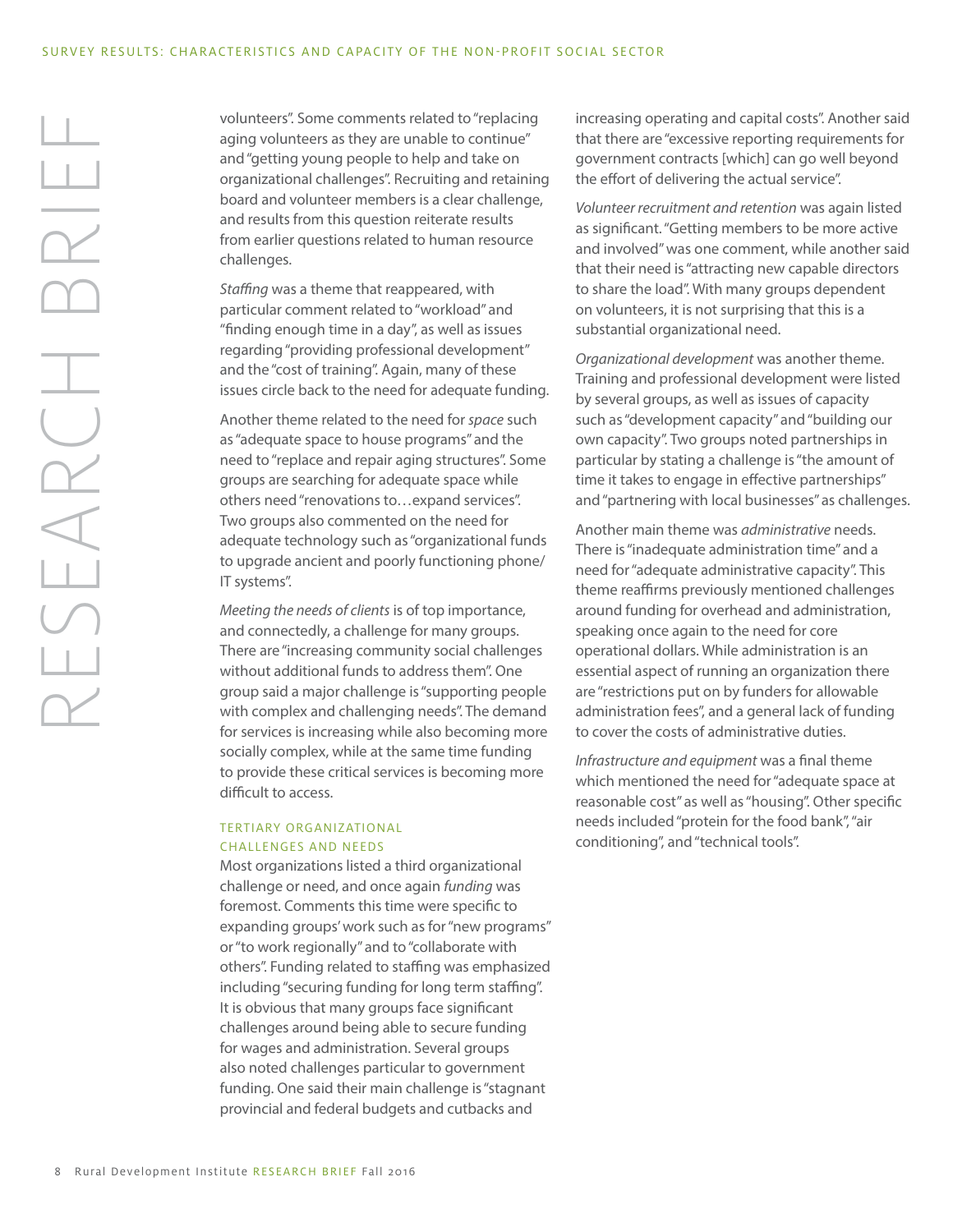#### COLLABORATION

With considerable interest and discussion about collaboration and its importance to the non-profit sector, organizations were asked whether their organization had collaborated in the past or are currently collaborating with other groups. As shown in **Figure 6**, the vast majority (89.8%) of organizations said yes. Collaboration, put simply, is where two or more organizations work together to realize shared goals. This definition was shared as part of the survey question.

#### MOTIVATIONS FOR COLLABORATION

For those who responded "yes", a further question on what motivated them to collaborate was asked. The main themes emerging from the responses to what motivated organizations to collaborate include: *better services, efficiency and effectiveness, greater capacity, ability to fundraise, sharing knowledge and resources, shared goals,* and *organizational ethos*.

The most comments were made around the theme of providing *better services* as a motivation to collaborate. Comments such as "to prevent duplication of service" and to "improve service delivery to our community" were common. There was an obvious sentiment that these groups exist to serve their clients and community, and that collaborating is a way to "ensure our clients are receiving the best possible care".

Increased *efficiency and effectiveness* was another motivation. As noted by one respondent, "collaboration with other non-profit (social profit) groups increases the effectiveness of what we bring to the table". There is a "desire for increased efficiency", and as one elaborated "when we work with others there are no limits".

Closely connected to effectiveness is the theme of *greater capacity*. Collaboration can "break isolation" and "builds social capital required for long term planning and future projects". It allows for "new areas of growth" and a "shared workload". As one respondent described, collaboration is where "the sum of the parts is greater than the whole".



**Figure 6. Percent of organizations who are currently collaborating or have in the past.**

It also evidently provides groups with a greater *ability to fundraise*. By working together groups can "avoid competition" and "bring new programming into the community and valley". Collaborating on funding applications makes "stronger grant proposals", and can also be a "requirement of many government contracts".

Several comments were made around the theme of *sharing knowledge and resources*. "Sharing resources and projects makes more sense than continuing to live in a silo mentality, which cannot realistically be supported in future". Collaboration allows for an "exchange of skills and expertise" and "greater opportunities to learn together". It also creates an opportunity to "share information and concerns regarding clients" as several groups may serve the same people. The idea of not "reinvent[ing] the wheel" was noted. Sharing and exchange within a network is a foundation to collaborative efforts.

*Shared goals* is another feature of collaboration. As noted by one respondent "we cannot hope to reach our mission without collaborating with other organizations". "Mutual goals", "common goals", "common interests" were some of the motivations. With a "shared vision for the community" groups are more likely to "achieve [their] goals".

A final theme related to the motivation to collaborate was that it is an *organizational ethos*. As commented by one respondent "we collaborate because it is the right thing to do to make a better community". "Working together is a philosophy we follow". There are clearly people and groups who believe that collaboration is integral to their social service work.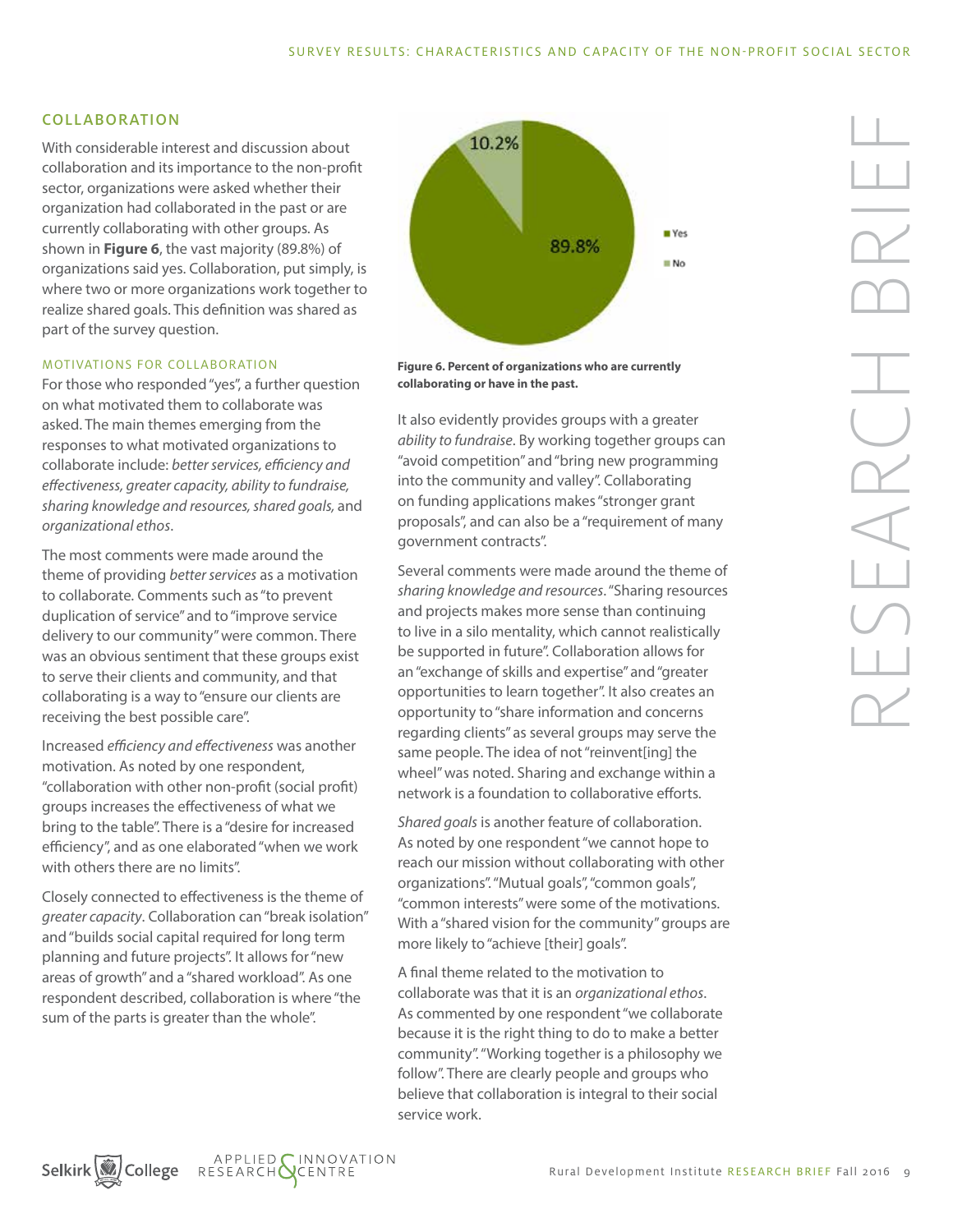#### BARRIERS TO COLLABORATION

For those who responded "no", they had not collaborated in the past nor are they currently collaborating, a further question on barriers was asked. Some organizations that responded yes to whether they are or had collaborated also included comments about barriers, which were included in the analysis to reveal several key themes.

The main themes emerging as barriers to collaboration include: *lack of time, lack of resources, competition, lack of trust and relationships,* and *lack of opportunity.* 

*Time* was mentioned as a significant barrier as many "staff work part-time and are challenged to get their regular work done". Collaboration takes time, a resource that many non-profits already struggle with having enough of. This 'extra' time spent can take away from "other organizational priorities and pressures".

*Lack of resources*, including human and financial resources, is a common barrier. "The main barrier to collaboration is securing adequate funding to support efforts to establish joint relationships". There was also concern expressed regarding expending precious resources on collaboration when it could instead be spent directly on serving clients. Lack of appropriate technology was also mentioned, along with geographic distance. In order to overcome these barriers, resources are required.

Connected to the subject of resources is *competition*. Competing for the same, often limited resources, is a barrier to collaboration. Competition also relates to the barrier of *trust and relationships*. One organization commented that "our needs get lost in the group discussion". Another said there are cultural differences and animosity between communities. Collaboration can be seen as competition between organizations' goals and objectives, programs or projects. This can lead to "organizations drift[ing] from their mission". Stated quite clearly, one comment was, "before effective collaboration can take place, we need to start building relationships and establishing trust between the organizations". Many of the themes emerging around barriers are connected.

The final theme that arose from survey respondents regarding barriers to collaboration was a perception of a *lack of opportunity*. The "opportunity has not presented itself in this small community". Another said they had "not found the correct fit", and one more felt their organization was so unique that others may not see a fit; although these organizations did also express an interest in collaborating with others.

#### DATA COLLECTION

With the potential for the RDI to play a role in consolidating regional data relevant to the social sector, organizations were asked if they collect data related to program delivery, services, and/or impacts. 83% of organizations listed data sets they are collecting. The word cloud (**Figure 7**) illustrates data sets that organizations indicated they are collecting – the larger the text, the more this data set was noted in responses.

*Number-served* is the data set collected the most. The number of *referrals* was the next most, followed closely by the number of *service hours* provided. *Volunteer hours* is another commonly collected data set, as well as *client satisfaction*.

*Surveys* was mentioned by several groups, which can include client and service provider surveys, "surveys to find out gaps in services", and surveys related to specific programs.

### client-satisfaction service-hours

Vital-Signs SUIVeyS wellness-indicators<br>tandfill diversion demographics<br>housing training-nours EDI-scores **Examples of the Counter of Contract of the Scores**<br> **Examples CEPTAIS CONTRAGES** challenges transactions bednights<br>drug-use discharges issues consultations payrol<br>collaborations collaborations arigue-visits variation<br>collaborations autometric press<br>homelossness outcomes waitlists<br>travel distance outcomes waitlists<br>food-provided financials tations food-provided financials<br>HungerCount stats admissions

volunteer-hours MCFD-requirements behaviour-change

## number-served

**Figure 7. Word cloud of data sets collected by social service organizations.**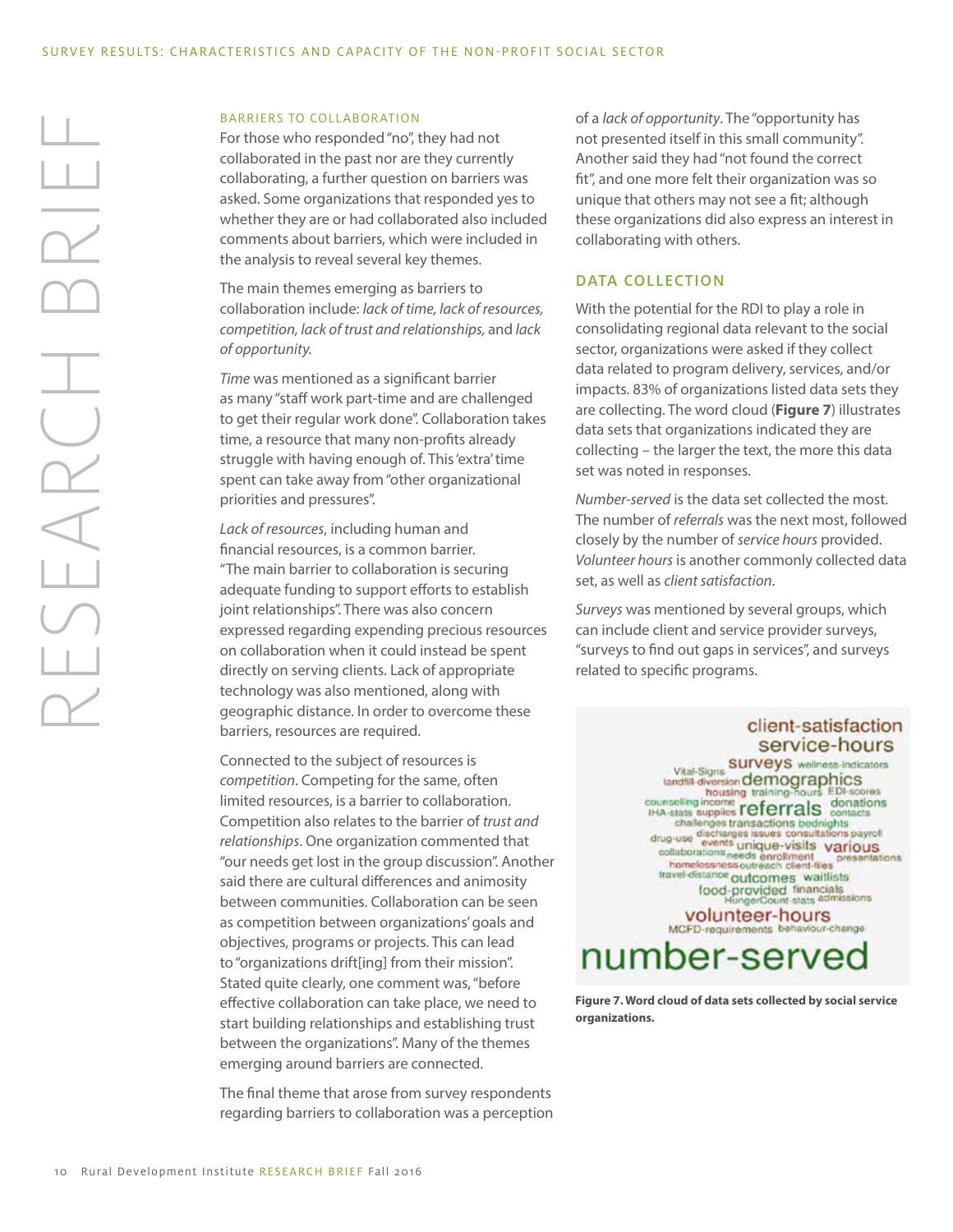#### **DISCUSSION**

This survey of social non-profits provides details regarding the characteristics, capacity, and challenges the social sector faces in our region. It also offers insight into actions to strengthen this important sector. Several recommendations emerged through the analysis and review of survey results by RDI and its Social Advisory Committee.

With a high number of social non-profits with varying levels of capacity, groups should continue to network and collaborate to enable sharing of knowledge and resources, minimize duplication, and maximize impact. With a majority of organizations operating at the community scale, social non-profits may see improved outcomes by working together across service streams and sectors.

In reviewing the financial and organizational challenges of social non-profits surveyed, there is clearly a need to examine current funding models and to consider how to best support the sector. Operational and on-going funding is a significant challenge and is vital to the sustainability of the delivery of critical services. Funders could allow groups to allocate funds towards core and administration costs, as well as provide multi-year funding, which can foster organizational stability, and allow for planning and development. Social non-profits could explore how to increase and diversify their funding base.

Evidence from this survey suggests that people working in the social sector are overworked and under compensated. Closely related to the issues of funding, there is an opportunity to examine strategies to ensure suitable compensation, training, and conditions for staff and volunteers. With volunteers as a critical resource, innovative ways to attract and retain volunteers, particularly younger volunteers could be considered.

RDI shared survey results and hosted discussions on solutions to identified challenges through a series of focus groups in spring 2016. Individual interviews were also conducted with social non-profit leaders within and outside the region to explore ideas and innovations. RDI has produced further Research Briefs on focus group and interview results which can be accessed on the **[non-profit social sector](http://www.cbrdi.ca/research-areas/applied-research/non-profit-social-sector/)  [research page.](http://www.cbrdi.ca/research-areas/applied-research/non-profit-social-sector/)**<sup>3</sup>

The learning from this research project is a resource for anyone interested in helping to strengthen the social non-profit sector in our region, or other regions who share similar challenges. The RDI, under its State of the Basin initiative, will continue to work with organizations to consolidate data sets to assist in monitoring and reporting relating to social, economic, cultural and environmental wellbeing across the region.

#### REFRENCES & RESOURCES

- 1. http://www.cbrdi.ca/wp-content/uploads/Exploring-Characteristics-and-Capacity-of-the-Social-Non-Profit-Sector-RDI-Report-on-Survey-Results-Winter-2016.pdf
- 2. http://www.cbrdi.ca/webinars\_and\_speaker\_series/
- 3. http://www.cbrdi.ca/research-areas/appliedresearch/non-profit-social-sector/
- 4. http://www.cbrdi.ca/digitalbasin/wpPrtDriver.php? Community=Select%2520a%2520Community&Th eme=Wellness&Pillar=Social&Category=Social%20 Svc%20Organizations&AdjustExtent=1